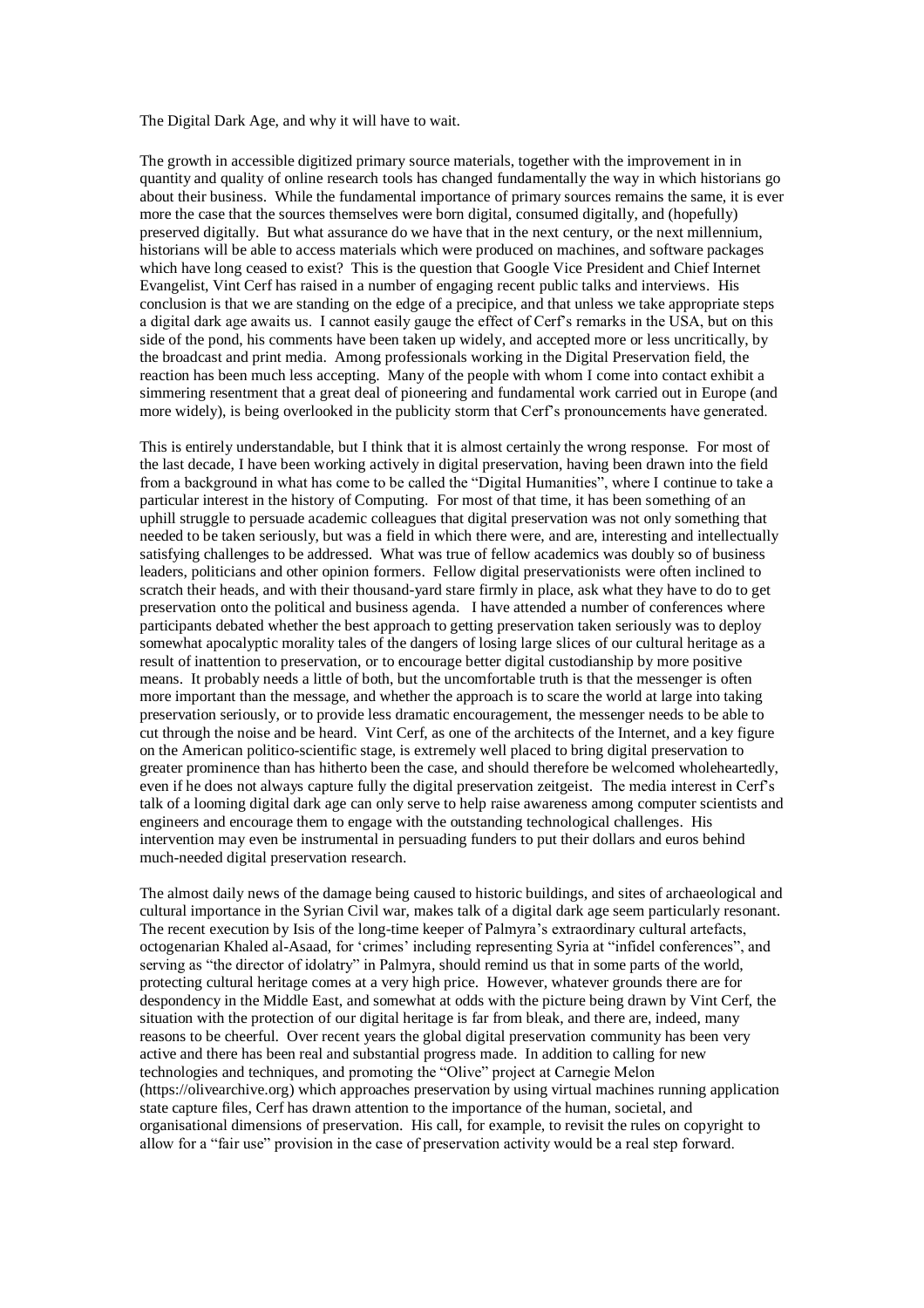Despite the impression which is left by Cerf's remarks, is not the only fruit of the digital preservation field. Here in Europe, in response to Cerf, the Executive Director of the Digital Preservation Coalition, Dr. William Kilbride, has issued a call for the preservation community to highlight preservation activities or projects in which they have been involved, so that a fuller picture of the preservation landscape over recent years might be given. Many of these contributions have been gathered together in a twitter feed with the pleasingly optimistic hashtag [\(https://twitter.com/hashtag/nodigitaldarkage\)](https://twitter.com/hashtag/nodigitaldarkage).

For the remainder of this piece, and in the spirit of the nodigitaldarkage campaign, I would like to draw some attention to a number of projects and other activities that members of my own team have led, or in which they have played prominent roles. These cover the development of innovative tools and techniques, dedicated outreach and dissemination, and the organisational aspects of preservation and re-use of culturally significant material in digital form.

Vint Cerf's comments give very little idea of the intellectual roots of projects like Olive . Most of the early work in digital preservation concentrated on migration as a preservation approach. This, in essence, depends on copying or converting digital objects originally intended to run on one technology platform to run on another. Inevitably, migration involves changing some of the characteristics of the original digital object, so a lot of attention must be paid to ensuring that the properties considered to be of the greatest importance for a designated stakeholder community are preserved intact. Major practical limitations in the migration approach are exposed when the digital objects in question are inherently complex. Migrating a modern computer game from one platform to another, for example, involves a level of technical expertise, which simply does not exist in cultural heritage organisations, and involves IPR issues, which are, for all practical purposes insurmountable. As the tendency is for digital objects to become ever more complex, interest has turned to developing approaches to preservation that depend, as Olive does, on emulation. Although not mentioned by Cerf, the KEEP (Keeping Emulation Environments Portable) project (http://www.keep-project.eu), was the first publically funded project to develop emulation services to enable accurate rendering of both static and dynamic digital objects: text, sound, and image files; multimedia documents, websites, databases, videogames etc. The overall aim of the project was to facilitate universal access to our cultural heritage by developing flexible tools for accessing and storing a wide range of digital objects. KEEP also considered legal issues concerning the implementation of emulation-based systems and propose solutions which comply with European and national copyright laws.

Digital objects are, of course, connected intimately with the technical environments on which they were created and used. In order to ensure long-term preservation of, and access to, digital material it is therefore essential to record carefully the hardware and software dependencies of each digital object in a preserved corpus. Typical information required includes details of the computer hardware, operating system, plug-ins, software libraries etc., which a preserved object originally required, together with information on the hardware and software environment that was used during any subsequent preservation actions such as migration or emulation. Cerf gives no significant attention to the complexity involved in assembling and maintaining even the basic technical environment metadata required for subsequent emulation. This is a seriously time-consuming, detailed and complex task in its own right. To address this challenge, my colleague Dr. Janet Delve led the development of the TOTEM (Trustworthy Online Technical Environment Metadata) technical registry (http://amzn.to/1JuKR3c). The TOTEM generic data models, a database implementation, and a metadata schema have been combined with a compatible OWL ontology created within the PLANETS project.

Although engaged in public outreach, Cerf does not refer to the considerable efforts that have been made in this area by organisations like the Open Preservation Foundation, or the Digital Preservation Coalition. Nor does he refer to any of the projects which have played a role in this space. The POCOS (Preservation of Complex Objects Symposia) project [\(http://bit.ly/1LmMaPa\)](http://bit.ly/1LmMaPa) which concentrated not on the development of new tools or techniques, but was established to give global thought-leaders in research into the Preservation of Complex Objects an opportunity to share and thereby extend the body of knowledge on this topic through a series of symposia at locations across the United Kingdom. The fundamental task facing these symposia was to present material of great technological and organisational complexity in a lucid, cogent, relevant and approachable manner so as to engage UK HEI researchers and practitioners in a wide variety of disciplines, as well as reaching those further afield in, for example, commerce, industry, cinema, government, games and films classification boards.